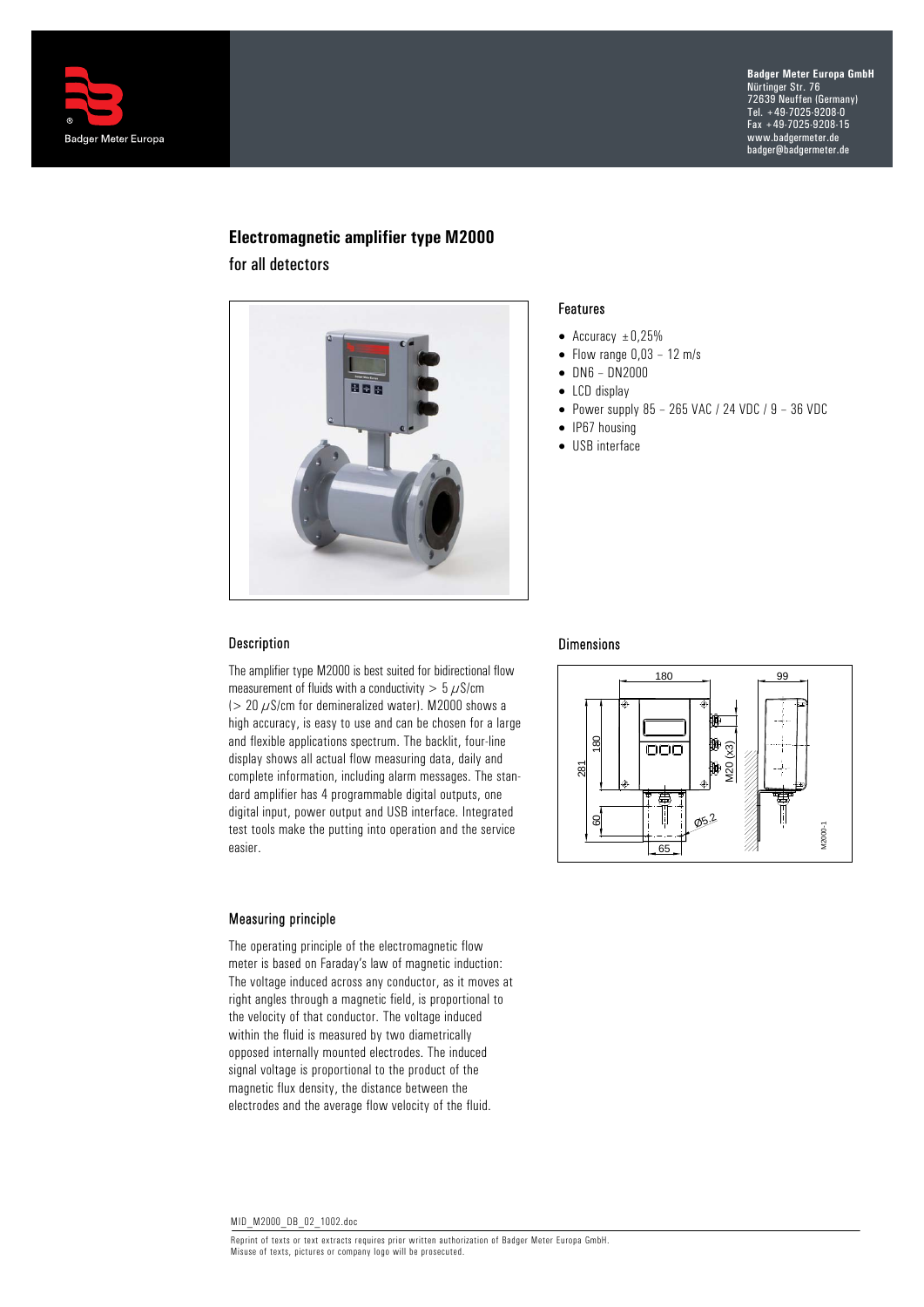

### Technical data

| Power supply            | 85 - 265 VAC, 45 - 65 Hz, <20 VA or optional, 24VDC or 9-32 VDC                           |
|-------------------------|-------------------------------------------------------------------------------------------|
| Analog output           | $0/4$ - 20 mA, $\leq$ 800 ohms, flow direction is displayed upon a separate status output |
| Pulse /Frequency output | 24 V active, 20 mA, 30 V passive, 100 mA (open collector) max. 10 kHz                     |
| Status output           | min./max. alarm, preselection meter, flow direction, error message                        |
| Medium control          | separate electrode                                                                        |
| Programming             | 3 keys                                                                                    |
| Interface               | <b>USB</b>                                                                                |
| Flow range              | $0.03 - 12$ m/s                                                                           |
| Accuracy                | $\geq$ 0,5 m/s better $\pm$ 0,25% of actual flow                                          |
|                         | $<$ 0.5 m/s $\pm$ 1.25 mm/s of actual flow                                                |
| Repeatability           | 0,1%                                                                                      |
| Flow direction          | bi-directional                                                                            |
| Pulse length            | Programmable up to 10 s                                                                   |
| Outputs                 | Short circuit safe and galvanically isolated                                              |
| Low flow cut off        | $0 - 10%$                                                                                 |
| Display                 | LCD, 4 lines / 20 characters, backlit, actual flow, 2 totalizers, status display          |
| Housing                 | Powder coated aluminium die cast                                                          |
| Protection class        | <b>IP67</b>                                                                               |
| Cable insertion         | Power and signal cable (outputs) 3 x M20                                                  |
| Signal cable            | From detector M20                                                                         |
| Ambient temperature     | -20°C up to $+60$ °C                                                                      |

## **Detector type II**

## Flange process connection



The electromagnetic detector type II is not only available in a number of different flange process connections (DIN, ANSI, JIS, AWWA, etc.) but also in a number of liners like hard rubber, soft rubber, PTFE, PFA or Halar. Available in sizes from DN 6 to DN 2000 and nominal pressures up to PN 100, the detector type II is best suited for a variety of applications in the industry and the water/waste water industry.

## Technical data

| Size                           | $DN 6 - 2000 (1/4"  80")$                                                    |              |                  |                                        |  |
|--------------------------------|------------------------------------------------------------------------------|--------------|------------------|----------------------------------------|--|
| Process<br>connections         | Flange: DIN, ANSI, JIS, AWWA, etc.                                           |              |                  |                                        |  |
| Nominal<br>pressure            | up to PN 100                                                                 |              |                  |                                        |  |
| Protection<br>class            | IP65, optional IP68                                                          |              |                  |                                        |  |
| Min.<br>conductivity           | $5 \mu$ S/cm (20 $\mu$ S/cm for demineralized water)                         |              |                  |                                        |  |
| <b>l</b> iner                  | Hard/soft rubber                                                             | from DN 25   |                  | $0^{\circ}$ C up to $+80^{\circ}$ C    |  |
| materials                      | <b>PTFE</b>                                                                  | $DN 6 - 600$ |                  | $-40^{\circ}$ C up to $+150^{\circ}$ C |  |
|                                | Halar (ECTFE)                                                                | from DN 300  |                  | $-40^{\circ}$ C up to $+150^{\circ}$ C |  |
| <b>Flectrodes</b><br>materials | Hastelloy C (standard), Tantal<br>Platinum / Gold plated, Platinum / Rhodium |              |                  |                                        |  |
| Housing                        | Steel / Optional stainless steel                                             |              |                  |                                        |  |
| Lay length                     | $DN 6 - 20$                                                                  |              |                  | $170 \text{ mm}$                       |  |
|                                | $DN 25 - 50$                                                                 |              | $225 \text{ mm}$ |                                        |  |
|                                | $DN$ 65 - 100                                                                |              |                  | 280 mm                                 |  |
|                                | DN 125 - 200                                                                 |              | 400 mm           |                                        |  |
|                                | DN 250 - 350                                                                 |              | 500 mm           |                                        |  |
|                                | DN 400 - 750                                                                 |              | 600 mm           |                                        |  |
|                                | DN 800 - 1000                                                                |              | 800 mm           |                                        |  |
|                                | DN 1200 - 1400                                                               |              |                  | 1000 mm                                |  |
|                                |                                                                              |              |                  |                                        |  |

\*Up to DN2000 upon request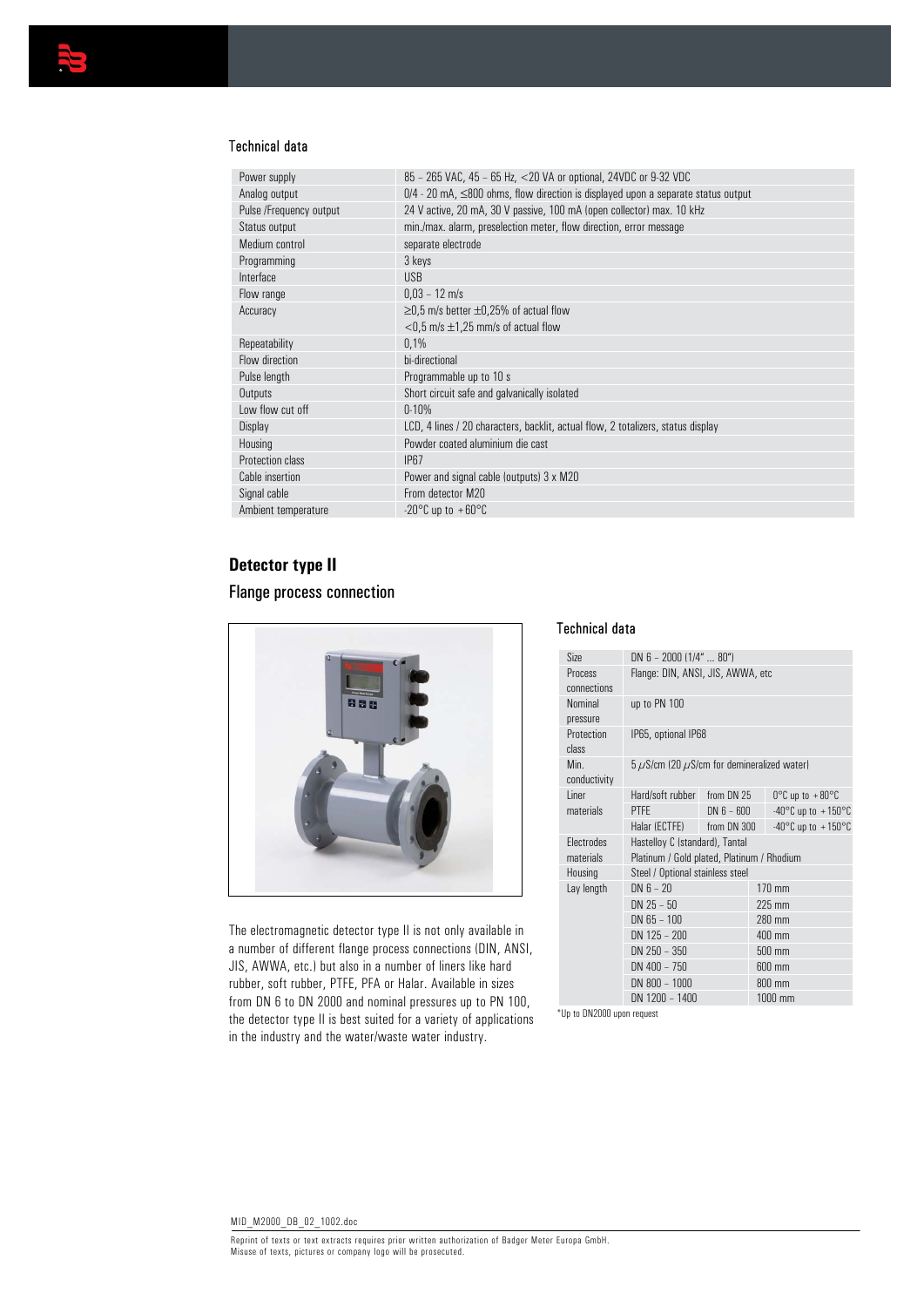

# **Detector type II**

Flange process connection

#### Remote version



Mounted version



## Dimensions

|                                       |                                       |        |                          |                   |                  | with ANSI-flanges |                 |                    | with DIN-flanges         |           |                          |
|---------------------------------------|---------------------------------------|--------|--------------------------|-------------------|------------------|-------------------|-----------------|--------------------|--------------------------|-----------|--------------------------|
| <b>DN</b>                             |                                       | A Std* | Α<br>$IS0**$             | <b>B1</b>         | B <sub>2</sub>   | ØD                | $\varnothing$ K | $\varnothing$ d2xn | ØD                       | ØK        | $\varnothing$ d2xn       |
| 6                                     | 1/4''                                 | 170    |                          | 228               | 288              | 88,9              | 60,3            | $15,9 \times 4$    | 90                       | 60        | $14 \times 4$            |
| 8                                     | 3/10''                                | 170    |                          | 228               | 288              | 88,9              | 60,3            | $15,9 \times 4$    | 90                       | 60        | $14 \times 4$            |
| 10                                    | 3/8''                                 | 170    |                          | 228               | 288              | 88,9              | 60,3            | $15.9 \times 4$    | 90                       | 60        | $14 \times 4$            |
| 15                                    | 1/2"                                  | 170    | 200                      | 238               | 298              | 88,9              | 60,3            | $15,9 \times 4$    | 95                       | 65        | $14 \times 4$            |
| $20\,$                                | 3/4''                                 | 170    | 200                      | 238               | 298              | 98,4              | 69,8            | $15,9 \times 4$    | 105                      | 75        | 14 x 4                   |
| 25                                    | 1 <sup>n</sup>                        | 225    | 200                      | 238               | 298              | 107,9             | 79,4            | $15.9 \times 4$    | 115                      | 85        | $14 \times 4$            |
| 32                                    | 11/4"                                 | 225    | 200                      | 253               | 313              | 117,5             | 88,9            | $15,9 \times 4$    | 140                      | 100       | 18 x 4                   |
| 40                                    | 11/2"                                 | 225    | 200                      | 253               | 313              | 127               | 98,4            | $15,9 \times 4$    | 150                      | 110       | $18 \times 4$            |
| 50                                    | 2 <sup>n</sup>                        | 225    | 200                      | 253               | 313              | 152,4             | 120,6           | $19 \times 4$      | 165                      | 125       | $18 \times 4$            |
| 65                                    | 21/2"                                 | 280    | 200                      | 271               | 331              | 177,8             | 139,7           | 19 x 4             | 185                      | 145       | 18 x 4                   |
| 80                                    | 3''                                   | 280    | 200                      | 271               | 331              | 190,5             | 152,4           | $19 \times 4$      | 200                      | 160       | $18 \times 8$            |
| 100                                   | $4''$                                 | 280    | 250                      | 278               | 338              | 228,6             | 190,5           | $19 \times 8$      | 220                      | 180       | $18 \times 8$            |
| 125                                   | $5^{\prime\prime}$                    | 400    | 250                      | 298               | 358              | 254               | 215,9           | $22,2 \times 8$    | 250                      | 210       | $18 \times 8$            |
| 150                                   | $6''$                                 | 400    | 300                      | 310               | 370              | 279,4             | 241,3           | $22.2 \times 8$    | 285                      | 240       | $22 \times 8$            |
| 200                                   | $\mathsf{8}''$                        | 400    | 350                      | 338               | 398              | 342,9             | 298,4           | $22,2 \times 8$    | 340                      | 295       | 22 x 12                  |
| 250                                   | 10''                                  | 500    | 450                      | 362               | 422              | 406,4             | 361,9           | 25,4 x 12          | 395                      | 350       | 22 x 12                  |
| 300                                   | 12"                                   | 500    | 500                      | 425               | 485              | 482,6             | 431,8           | 25,4 x 12          | 445                      | 400       | 22 x 12                  |
| 350                                   | 14''                                  | 500    | 550                      | 450               | 510              | 533,4             | 476,2           | 28,6 x 12          | 505                      | 460       | 22 x 16                  |
| 400                                   | 16''                                  | 600    | 600                      | 475               | 535              | 596,9             | 539,7           | 28,6 x 16          | 565                      | 515       | 26 x 16                  |
| 450                                   | 18''                                  | 600    | $\overline{\phantom{a}}$ | 500               | 560              | 635,0             | 577,8           | $31,7 \times 16$   | 615                      | 565       | 26 x 20                  |
| 500                                   | 20"                                   | 600    | $\overline{a}$           | 525               | 585              | 698,5             | 635,0           | 31,7 x 20          | 670                      | 620       | 26 x 20                  |
| 550                                   | 22"                                   | 600    | $\overline{\phantom{a}}$ | 550               | 610              | 749,3             | 692,1           | 34,9 x 20          |                          | $\ddotsc$ | $\ldots$                 |
| 600                                   | 24''                                  | 600    |                          | 588               | 648              | 812,8             | 749,3           | 34,9 x 20          | 780                      | 725       | 30 x 20                  |
| 650                                   | 26''                                  | 600    |                          | 613               | 673              | 869,9             | 806,4           | 34,9 x 24          | $\ddotsc$                |           |                          |
| 700                                   | 28''                                  | 600    |                          | 625               | 685              | 927,1             | 863,6           | 35,1 x 28          | 895                      | 840       | 30 x 24                  |
| 750                                   | 30''                                  | 800    |                          | 650               | 710              | 984,2             | 914,4           | 34,9 x 28          |                          | $\cdots$  |                          |
| 800                                   | 32"                                   | 800    |                          | 683               | 743              | 1060,5            | 977,9           | 41,3 x 28          | 1015                     | 950       | 33 x 24                  |
| 850                                   | 34''                                  | 800    |                          | 708               | 768              | 1111,2            | 1028,7          | 41,3 x 32          |                          | $\cdots$  | $\ddot{\phantom{a}}$     |
| 900                                   | 36''                                  | 800    |                          | 725               | 785              | 1168,4            | 1085,8          | 41,3 x 32          | 1115                     | 1050      | 33 x 28                  |
| 950                                   | 38''                                  | 800    |                          | 750               | 810              | 1238,3            | 1149,4          | 41,3 x 32          | $\ddotsc$                |           |                          |
| 1000                                  | 40''                                  | 800    |                          | 790               | 850              | 1346,2            | 1257,3          | 41,3 x 36          | 1230                     | 1160      | 36 x 28                  |
| 1200                                  | 48"                                   | 1000   |                          | 900               | 960              | 1511,5            | 1422,4          | 41,3 x 44          | 1455                     | 1380      | 39 x 32                  |
| 1350                                  | 54''                                  | 1000   | $\overline{\phantom{a}}$ | 975               | 1035             | 1682,8            | 1593,9          | 47,8 x 44          | $\overline{\phantom{a}}$ | Ξ.        | $\overline{\phantom{a}}$ |
| 1400                                  | 56''                                  | 1000   |                          | 1000              | 1060             |                   | $\ddotsc$       |                    | 1675                     | 1590      | 42 x 36                  |
| Standard                              |                                       |        |                          |                   |                  |                   |                 |                    |                          |           |                          |
| from DN 6 - 1400<br>with ANSI-flanges |                                       |        |                          | with ANSI-flanges |                  |                   |                 |                    |                          |           |                          |
|                                       | from DN $6 - 200$<br>with DIN flanges |        |                          |                   | with DIN flanges |                   |                 |                    |                          |           |                          |
|                                       |                                       |        | from DN 250 - 1400       |                   |                  |                   |                 |                    |                          |           |                          |

\* Standard \*\*ISO 13359

\* Up to DN2000 upon request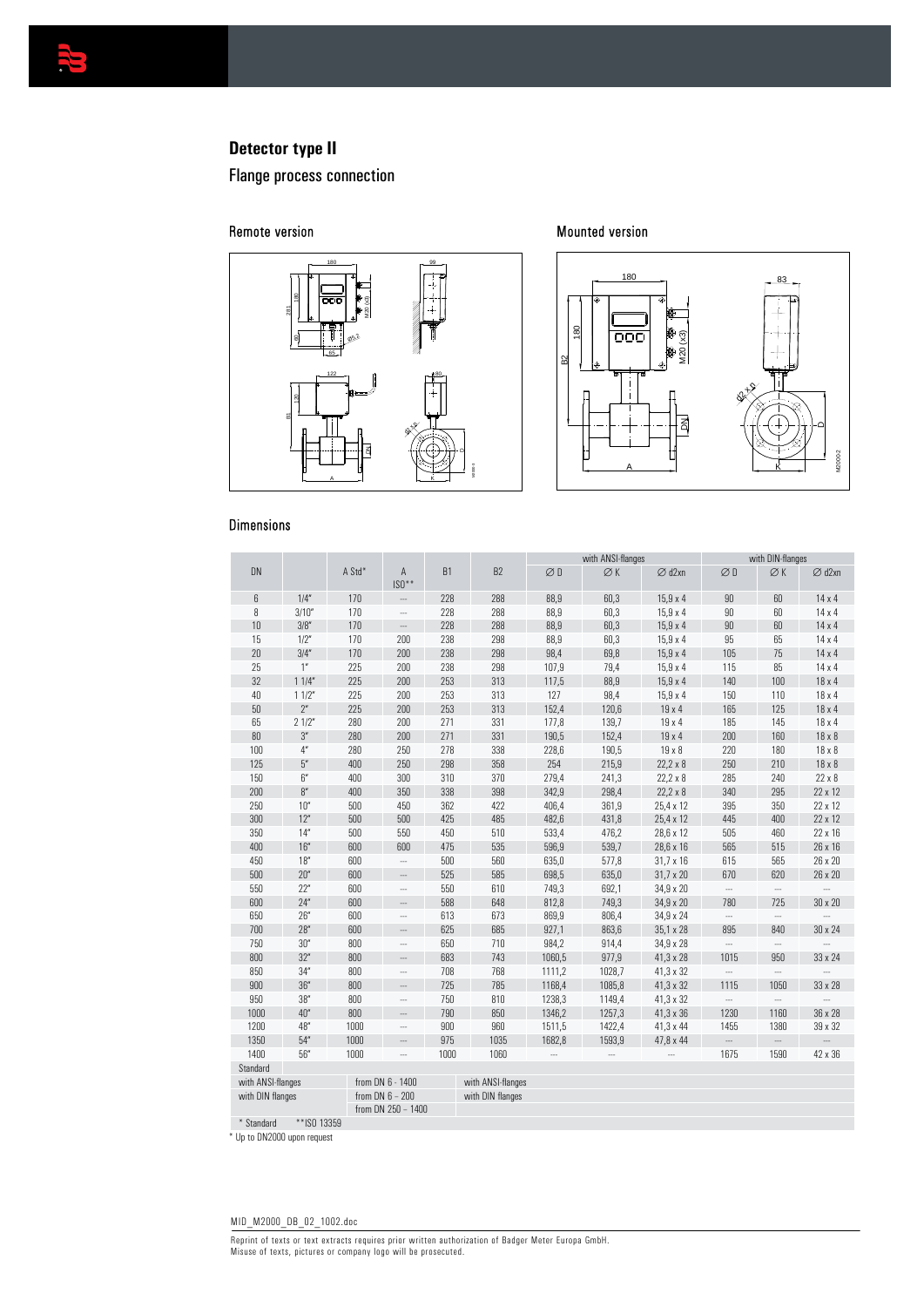

# **Detector type III**

Wafer connection

## Mounted version



## Remote version



Thanks to its very short lay length, the detector type III is often the right alternative to a lot of applications. Delivered with a PTFE liner, the detector type III has a standard nominal pressure of PN 40.

### Technical data

| Size                           | DN 25 - 100 $(1"  4")$                                                           |                     |  |  |  |
|--------------------------------|----------------------------------------------------------------------------------|---------------------|--|--|--|
| Process<br>connection          | Wafer connection (in between flange mounting)                                    |                     |  |  |  |
| Nominal pressure               |                                                                                  | <b>PN 40</b>        |  |  |  |
| <b>Protection class</b>        |                                                                                  | IP65, optional IP68 |  |  |  |
| Min. conductivity              | $5 \mu$ S/cm (20 $\mu$ S/cm for demineralized water)                             |                     |  |  |  |
| Liner materials                | <b>PTFF</b>                                                                      | Liner materials     |  |  |  |
| <b>Flectrodes</b><br>materials | Hastelloy C (Standard)<br>Tantal<br>Platinum / Gold plated<br>Platinum / Rhodium |                     |  |  |  |
| Housing                        | Carbon steel / optional stainless steel                                          |                     |  |  |  |
| Lay length                     | $DN 25 - 50$                                                                     | $100 \text{ mm}$    |  |  |  |
|                                | $DN$ 65 – 100                                                                    | $150 \text{ mm}$    |  |  |  |
|                                |                                                                                  |                     |  |  |  |

### Dimensions (mm)

| DN           |                 | A   | <b>B1</b> | B2  | D   |
|--------------|-----------------|-----|-----------|-----|-----|
| 25           | 1 <sup>''</sup> | 100 | 238       | 184 | 74  |
| 32           | $1\frac{1}{4}$  | 100 | 243       | 189 | 84  |
| 40           | $1\frac{1}{2}$  | 100 | 248       | 194 | 94  |
| 50           | 2 <sup>n</sup>  | 100 | 253       | 199 | 104 |
| 65           | $2\frac{1}{2}$  | 150 | 266       | 212 | 129 |
| 80           | 3''             | 150 | 271       | 217 | 140 |
| 100          | 4 <sup>''</sup> | 150 | 279       | 225 | 156 |
| <b>PN 40</b> |                 |     |           |     |     |
|              |                 |     |           |     |     |

Reprint of texts or text extracts requires prior written authorization of Badger Meter Europa GmbH. Misuse of texts, pictures or company logo will be prosecuted.